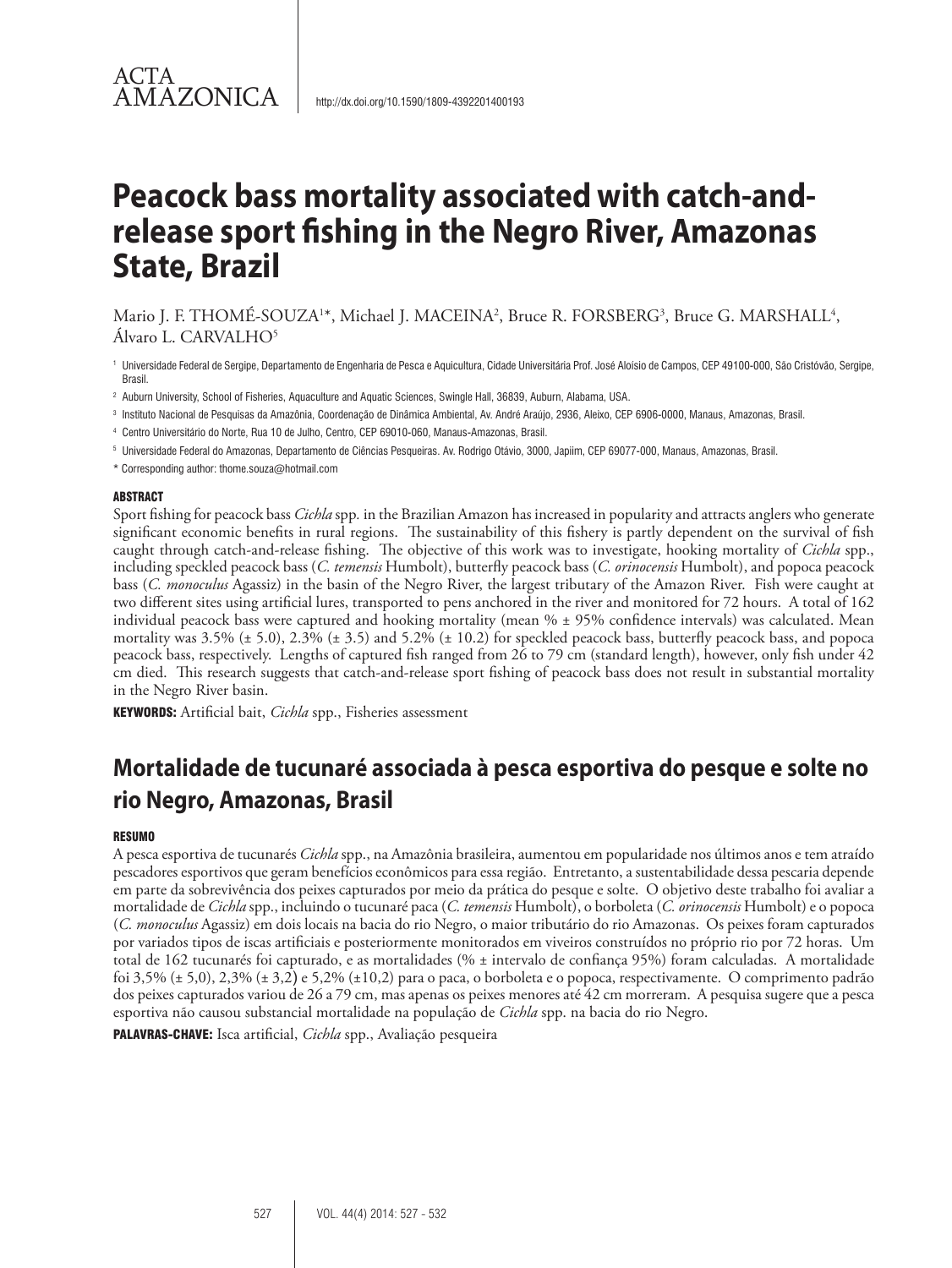

### **INTRODUCTION**

Some mortality can occur during catch-and-release sports fishing, due to injuries sustained during capture (Muoneke and Childress 1994). In the USA, Canada and Australia, studies show low mortalities for freshwater fish released following capture. Cooke *et al.* (2003) and Pope and Wilde (2004) reported <7% mortality for largemouth bass (*Micropterus salmoides* Lacépède). Similarly, Muoneke (1992) encountered <10% mortality for white crappie (*Pomoxis annularis* Rafinesque) and spotted bass (*Micropterus punctulatus* Rafinesque), while Dunmall *et al*. (2001) reported negligible mortality for smallmouth bass (*Micropterus dolomieu* Lacépède). Mortality for Australian bass, golden perch (*Macquaria ambigua* Richardson), Murray cod (*Maccullochella peelii* Mitchell and *Macquaria novemaculeata* Steindachner) and Silver Perch (*Bidyanus bidyanus* Mitchell) ranged from 0 – 6.3% mortality (Walt *et al*. 2005; Hall *et al*. 2009; Hall *et al*. 2012).

Sport fishing in the Brazilian Amazon has increased significantly during the last 25 years. While there is little data available on sport fishing in the region, the Negro River basin receives the largest share of sport fishermen. According to Amazonastur (2012), the regional tourism authority, 7,293 anglers fished the Negro River in 2011. Considering an average price of US\$3,000 for a week's fishing in this region, this represents an annual revenue of over US\$ 22 million. While the Amazon basin contains thousands of fish species, only a few are sought by the sport fishing industry, with peacock bass *Cichla* spp*,* being the main target. Kullander and Ferreira (2006) identified three different species of peacock bass in the Negro River basin: speckled (*C. temensis*  Humbolt), butterfly (*C. orinocensis* Humbolt), and popoca (*C. monoculus* Agassiz).

Commercial fishing of peacock bass is viewed as a threat to the regional sport fishing industry. This has led to roundtable discussions where sport fishing operators and commercial fishermen, have considered different strategies for achieving sustainable fish stocks (Cooke and Schramm 2007; ISA 2010). Arlinghaus *et al*. (2007) has argued that subsistence fishing is also an important sector and these anglers should be represented at these meetings. Peacock bass represents about 18% of rural fish consumption in the Negro River basin (Silva and Begossi 2009).

Anglers in the Negro River seek large speckled peacock bass (> 4.5 kg; >60 cm), which are released with the assumption that these fish can be caught again. According to Holley *et al.* (2008), commercial fishing, and also to some degree, sport fishing, may reduce the abundance of large trophy peacock bass due to mortality. Thorstad *et al.* (2004) reported 0% mortality for two large cichlids from the sport fishing industry on the subtropical Zambezi River; *Serranochromis robustus* 

Günther and *Oreochromis andersonii* Castelnau. However the mortality rates of peacock bass following catch-and-release in the tropical Amazon are still unknown. The purpose of this study was to investigate the catch-and-release mortality of peacock bass in the Negro River Basin, and to evaluate the influence of hook location on damage to released fish.

# **MATERIALS AND METHODS**

The mortality of *Cichla* spp caused by catch and release fishing using artificial lures, was investigated at two different study areas. The first experiments were conducted in December 2006 along the shallow margins of the main channel of the Negro River (Figure 1), close to the Rio Negro Lodge (63º 27'00"W, 0º 34'80"S), a sport fishing resort catering mainly to international clients. The second experiments were performed in February 2007 on the Jufariz River (62º24'05"W, 0º48'46"S), a tributary of the Negro River. In both experiments, fish were captured by two or three different sport fishermen and one or two researches over the course of four days. Generally, the duration of the time from the fish being hooked until removal from the water was under 1 min, with air exposure minimized at all times. Fish were captured from 6:00 a.m. to 6:00 p.m. using bait casting fishing rods and reels spooled with 36 kg braided line from sport bass fishing boats equipped with outboard motors. Different types of artificial lures were utilized and recorded (Figure 2), including floating surface lures about 20 cm long with three sets of treble hooks, 15 to 20 cm long mid-water lures with two sets of treble hooks, and a single hook hair jig that sinks to the bottom. Injuries sustained to vital areas of the fish, including the mouth, throat, body, gills and eyes were recorded. In addition, the presence or absence of blood was noted. When hooks did not cause any deep tears or ruptures it was deemed no impact. Captured fish were identified to species, then weighed (g), measured for standard length (SL in cm), and examined for injuries. The date and hour of capture were also recorded, along with the type of lure used.

Upon capture, fish were immediately placed in aerated 100 L coolers and transported to holding areas set up along the side of the river that had been netted off for the purposes of the experiment. In some cases, fish had to be transported more than 20 km from the point of capture to the holding area. To reduce stress that could influence mortality in this first phase of the experiment, no more than ten small individuals (< 4.5 kg) or one large individual (> 4.5 kg) were housed in a single cooler. Smaller fish were never held for more than two hours in the aerated coolers, while larger fish were transported immediately upon capture.

Five holding pens were set up along the bank of the river using 1 cm nylon netting. Each pen had a total volume of  $4.5 \text{ m}^3$ . To avoid fish jumping out of the enclosures, the tops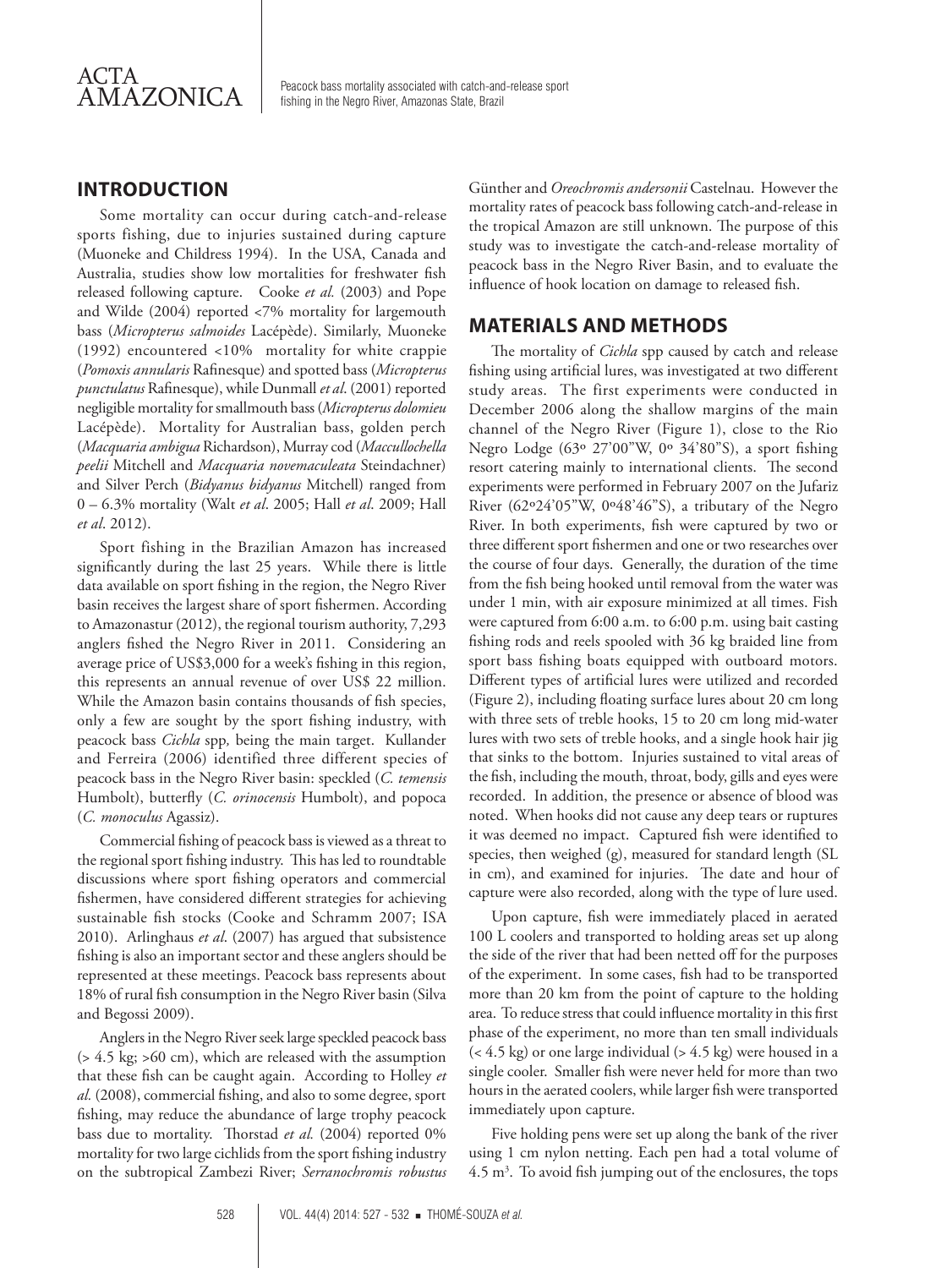ACTA AMAZONICA



**Figure 1.** Map of the Negro River basin and study area: Rio Negro Lodge and Jufariz River.



**Figure 2.** Type of artificial lures: A – floating surface; B – mid-water and C – Jig.

of the pens were covered with netting. The number of fish confined to each pen varied from day to day depending on the capture success rate, resulting in a minimum of 4 per pen to a maximum of 29. Fish were then monitored for 72 h, following methodology developed by Muoneke (1992).Mortality rates for each species were pooled for both sites. After the duration of the experiments, all surviving fish were released.

Fish mortality, MT, and its variability, Var (MT), were estimated using the equations proposed by Wilde (2002), with no control group:

 $MT = nR / NR$ ,

 $Var(MT) = (MT x (1 - MT)) / NR.$ 

Where, MT is the catch and release mortality observed during the experiment; nR is the number of captured fish that died; and NR is the total number of fish captured. The standard error of fish mortality, SE (MT), was calculated using the square root of the Var (MT). The 95% confidence interval for MT was approximated according to:

 $MT + 2 \times SE$  (MT).

#### **RESULTS**

A total of 162 peacock bass were captured, transported to pens, and monitored, including 62 fish at the Rio Negro Lodge site and 100 on the Jufariz River. In total, 59% were caught with a single hook jig, 33% with the mid-water diving lures, and 8% with a surface lure. Of the species captured, 54%, 35% and 12% were butterfly, speckled, and popoca peacock bass, respectively (Table 1). Five individuals died, including two butterfly*,* two speckled, and one popoca peacock bass. Overall mortality (95% confidence intervals) was 2.3% (± 3.2), 3.5% (± 5.0), and 5.2% (± 10.2) for butterfly, speckled, and popoca peacock bass, respectively. In total, 60.4% did not suffer any apparent type of severe injury, like a rupture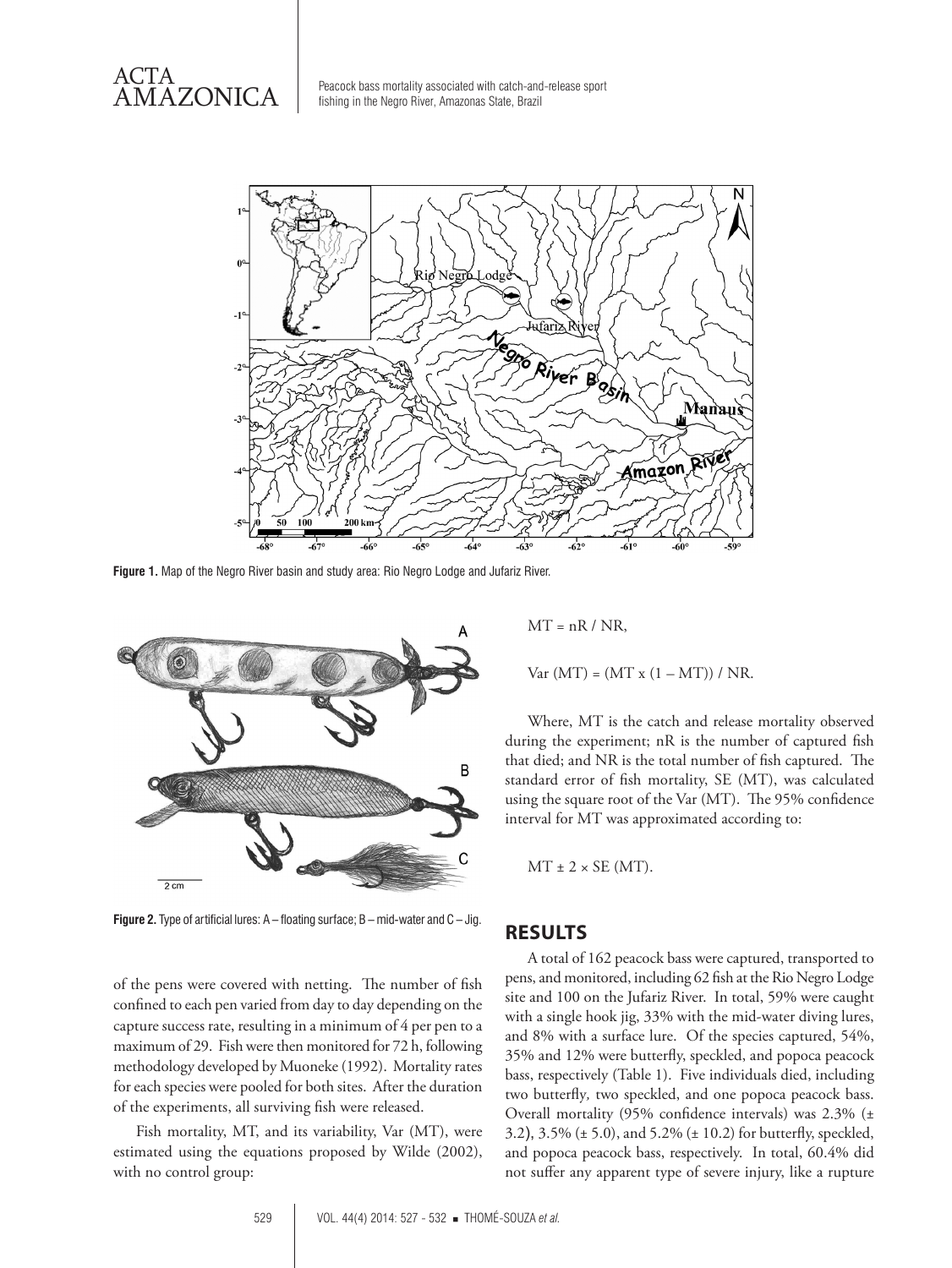| Species                       | Number of<br>captured fish | Number of deaths and lure<br>type that caused fatality | Hook location where<br>fatalities occurred | Number of fish<br>that bled | Mortality % $(\pm$ Cl 95%) |
|-------------------------------|----------------------------|--------------------------------------------------------|--------------------------------------------|-----------------------------|----------------------------|
| Speckled<br>(C. temensis)     | 56                         | $2$ (jig)                                              | throat and gill                            | 4                           | $3.5\%$ ( $\pm 5.0$ )      |
| Butterfly<br>(C. orinocensis) | 87                         | 2 (mid-water and jig)                                  | gill and throat                            | ŋ                           | $2.3\%$ ( $\pm 3.2$ )      |
| Popoca<br>(C. monoculus)      | 19                         | 1 (mid-water)                                          | gill                                       |                             | $5.2\%$ ( $\pm$ 10.2)      |

**Table 1.** Experimental parameters for each species of peacock bass calculated in Negro River basin.

of tissue. Of the remaining fish, 23.5% were visibly injured in the mouth, 12.3% on the body, 1.9% in the gills, 1.2% in the throat and 0.6% in the eyes. Three injuries recorded in the gills and two in the throat caused fish mortality. Bleeding occurred in seven fish, and among these, four died.

Fatalities occurred 5-15 minutes after capture for four fish, while one individual lived for two hours before succumbing. There were mortalities only for the mid-water diving lures and the jig, with no deaths occurring for fish caught with the surface lure. All fish that died were less than 42 cm SL (Figure 3) and ranged in weight from 150 to 935 g. For butterfly and speckled peacock bass, the four hooking fatalities occurred in smaller individuals, with no larger fish succumbing to any injuries.



**Figure 3.** Number of fish *Cichla* spp. captured for different length intervals (cm SL). The symbol (†) indicates the class fish mortality: A – Popoca; B – Butterfly and C – Speckled.

# **DISCUSSION**

Muoneke and Childress (1994) did not consider mortality due to fishing below 20% to be high. By this criterion, the peacock bass in the catch-and-release experiments described did not suffer high mortality, much in agreement with similar studies done in temperate regions (Muoneke 1992; Walt *et al*. 2005; Hall *et al*. 2012). This includes a study with Atlantic salmon (*Salmo salar* Linnaeus) in northern Norway that found a sport fishing mortality rate of 3% (Thorstad *et al*. 2003). However, some research in temperate zones has reported mortality rates that vary between seasons (Wilder *et al*. 2000; Millard *et al*. 2005; James *et al*. 2007) and this difference appears to be related to temperature.

Nelson (1998) concluded that mortality rates increased 103% with each 1 ºC increase in water temperature for striped bass. In the Negro River basin, water temperature varies very little year-round, with an average difference of only three degrees Celsius (29 - 32 ºC**).** No data are available on the influence of temperature on the mortality of peacock bass in the Negro River, subjected to stress or injuries caused by catchand-release fishing. The physical and chemical characteristics of the Negro River differ from many other Amazonian rivers (Sioli 1964), with high concentrations of dissolved organic carbon, pH varying seasonally from under 5 to almost 6, conductivity ranging from 9 to 28 *u*S cm-1, and generally low levels of suspended sediments. Future studies should focus on the influence of variation in water temperature and quality among rivers on sports fishing related mortality.

Siepker *et al*. (2007), in a review of the impacts of catchand-release fishing, argued that hooking is a primary source of capture-related injury that can potentially cause mortality in black bass. For Cooke *et al*. (2003), individuals that suffered life-threatening injuries were typically hooked deeply in a vital organ or tissue (i.e. heart, gullet, gill arch), exhibited substantial bleeding, and were caught with hooks that were difficult to remove. Additionally, nearly all fish with throat injuries succumbed to their injuries.

The experiments in the Negro River basin showed that all peacock bass mortalities were associated with gill and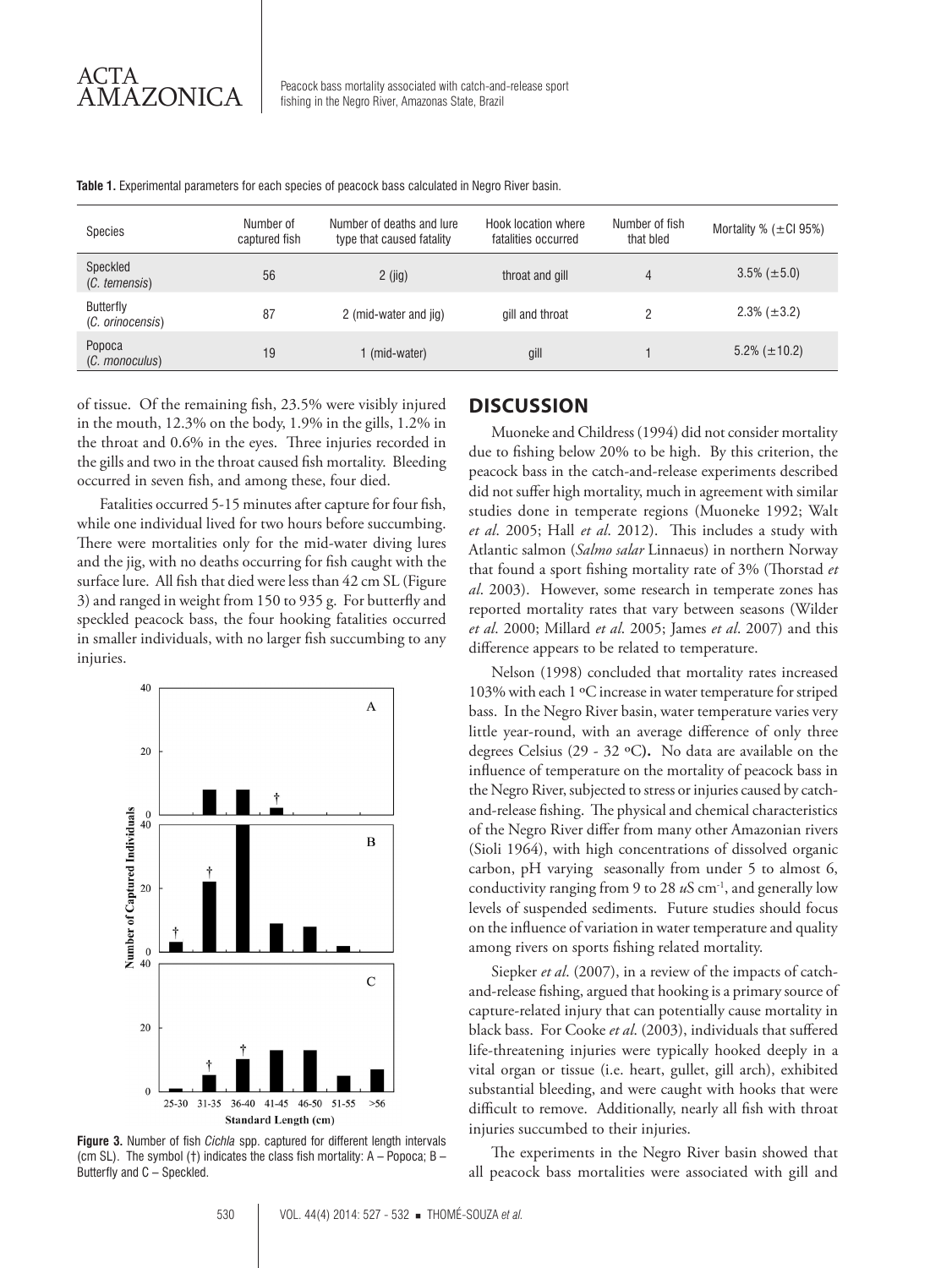throat injuries, supporting the argument that hook location is a strong factor in fish mortality (Millard *et al*. 2003; Alós 2009; Broadhurst *et al*. 2012 a, b). Both fish which suffered throat injuries in our study died, while gill injuries resulted in death 40% of the time. Several authors reported that fish hooked in vital organs died in only a few hours (Pelzman 1978; Muoneke 1992; Muoneke and Childress 1994).

In this research, four fish died in under 15 min and another in less than 2 hours. On the other hand, no mortality was observed for fish with injuries to the lip, jaw, or mouth region, suggesting that the gills and throat in peacock bass are the most vulnerable anatomical areas. Although bleeding may occur in hooked fish, it does not necessarily indicate a likelihood of fatality. In this study, seven individuals suffered some kind of bleeding, and four of these died. In a study of catch-and-release fishing of largemouth bass*, ~*20% suffered some kind of hemorrhage at the time of capture, but less than 6% died (Cooke *et al*. 2003). Therefore, hook location and the occurrence of bleeding appear as the most influential variables in determining the probability of death of a hooked and released fish (Millard *et al*. 2005; Broadhurst *et al*. 2012 b), including the size of the individual (Millard *et al*. 2005; Hall *et al*. 2009; Alos 2009).

The standard lengths of fish caught in our experiments ranged from 26 - 79 cm, but all individuals that died were less than 42 cm. Millard *et al*. (2005) associated a decrease in angling mortality with increased fish size for striped bass (*Morone saxatalis* Walbaum), in agreement with the findings of Hall *et al*. (2009) and Alós (2009). Other authors found no significant effect of fish size on mortality (Nelson 1998; Cooke e*t al*. 2003; Broadhurst *et al*. 2012 a). In contrast, Hall *et al*. (2012) found that large golden perch had a greater mortality probability than their smaller conspecifics. Because of the limited number of fish collected and the unequal sizedistribution in our sample, the effect of size on mortality could not be adequately evaluated. More research will be necessary to investigate this effect.

We conclude that the level of mortality in peacock bass caught with artificial lures in catch and release sport fishing operations in the Negro River Basin is low and that hooking is more dangerous to fish if it occurs in the throat or gills. Catch and release sports fishing thus represents a viable alternative for the sustainable use of this fisheries resource in the Negro River Basin. Integrated management strategies will have to consider the combined effects of sports fishing, commercial fishing and subsistence fishing the peacock bass mortality in this and future studies should evaluate all of these factors.

# **ACKNOWLEDGEMENTS**

Financial support fo this study was provided by The Rio Negro Foundation, Liga de Eco Pousadas da Amazônia,

Fundação de Amparo a Pesquisas do Estado do Amazonas – Amazonas Verde – Edital Temático 008/2003 and Instituto Brasileiro do Meio Ambiente e dos Recursos Naturais Renováveis - IBAMA. Fish samples were collected under research permit numbers 2005.003143/03-20. Travel and field support for M. Maceina was graciously provided by Amazon Tours Inc. Special thanks to Philip and Ruth Marsteller from the Rio Negro Foundation, Luis Brown and Lúcia Goes from Liga de Eco Pousadas da Amazônia, Maria Nilda Vieira Leite and Michel Lopes Machado from IBAMA, who encouraged this research. Finally we thank the staff and angler customers who assisted in this work, as well as the anonymous reviewers who contributed to improve it.

#### **REFERENCES**

- Alós, J. 2009. Mortality impact of recreational angling techniques and hook types on *Trachynotus ovatus* (Linnaeus, 1758) following catch-and-release. *Fisheries Research*, 95: 365-369.
- Amazonastur, 2012. (http://www.visitamazonas.am.gov.br/site/ arquivos/download/arqeditor/20090511114810sintese\_\_ indicadores\_2003\_2008.pdf). Accessed on 15/08/2012.
- Arlinghaus, R.; Cooke, S. J.; Lyman, J.; Policansky, D.; Shwab, A.; Suski, C., *et al*. 2007. Understanding the complexity of catchand-release in recreational fishing: an integrative synthesis of global knowledge from historical, ethical, social, and biological perspectives. *Reviews in Fisheries Science*, 15: 75-167.
- Broadhurst, M. K.; Butcher, P. A.; Hall, K. C.; Cullis, B. R.; McGrath, S. P. 2012a. Resilience of inshore, juvenile snapper *Pagrus auratus* to angling and release. *Journal of Fish Biology*, 80: 638-650.
- Broadhurst, M. K.; Butcher, P. A.; Cullis, B. R. 2012b. Catch-andrelease angling mortality of south-eastern Australian *Pomatomus saltatrix. African Journal of Marine Science*, 34: 289-295.
- Cooke, S. J.; Suski C. D.; Siepker, M. J.; Ostrand, K. G. 2003. Injury rates, hooking efficiency and mortality potential of largemouth bass (*Micropterus salmoides*) captured on circle hooks and octopus hooks. *Fisheries Research*, 61: 135-144.
- Cooke, S. J.; Schamm, H. L. 2007. Catch-and-release science and its application to conservation and management of recreational fisheries. *Fisheries Management and Ecology*, 14: 73-79.
- Dunmall, K. M.; Cooke, S. J.; Schreer, J. F.; McKinley, R. S. 2001. The effect of scented lures on the hooking injury and mortality of smallmouth bass caught by novice and experienced anglers. *North American Journal of Fisheries Management,* 21: 242-248.
- Hall, K. C.; Butcher, P. A.; Broadhust, M. K. 2009. Short-term mortality of Australian bass, *Macquaria novemaculeata*, after catch-and-release angling. *Fisheries Management and Ecology*, 16: 235-247.
- Hall, K. C.; Broadhust, M. K.; Butcher, P. A. 2012. Post-release mortality of angled golden perch *Macquaria ambigua* and Murray cod *Maccullochella peelii*. *Fisheries Management and Ecology,* 19: 10-21.